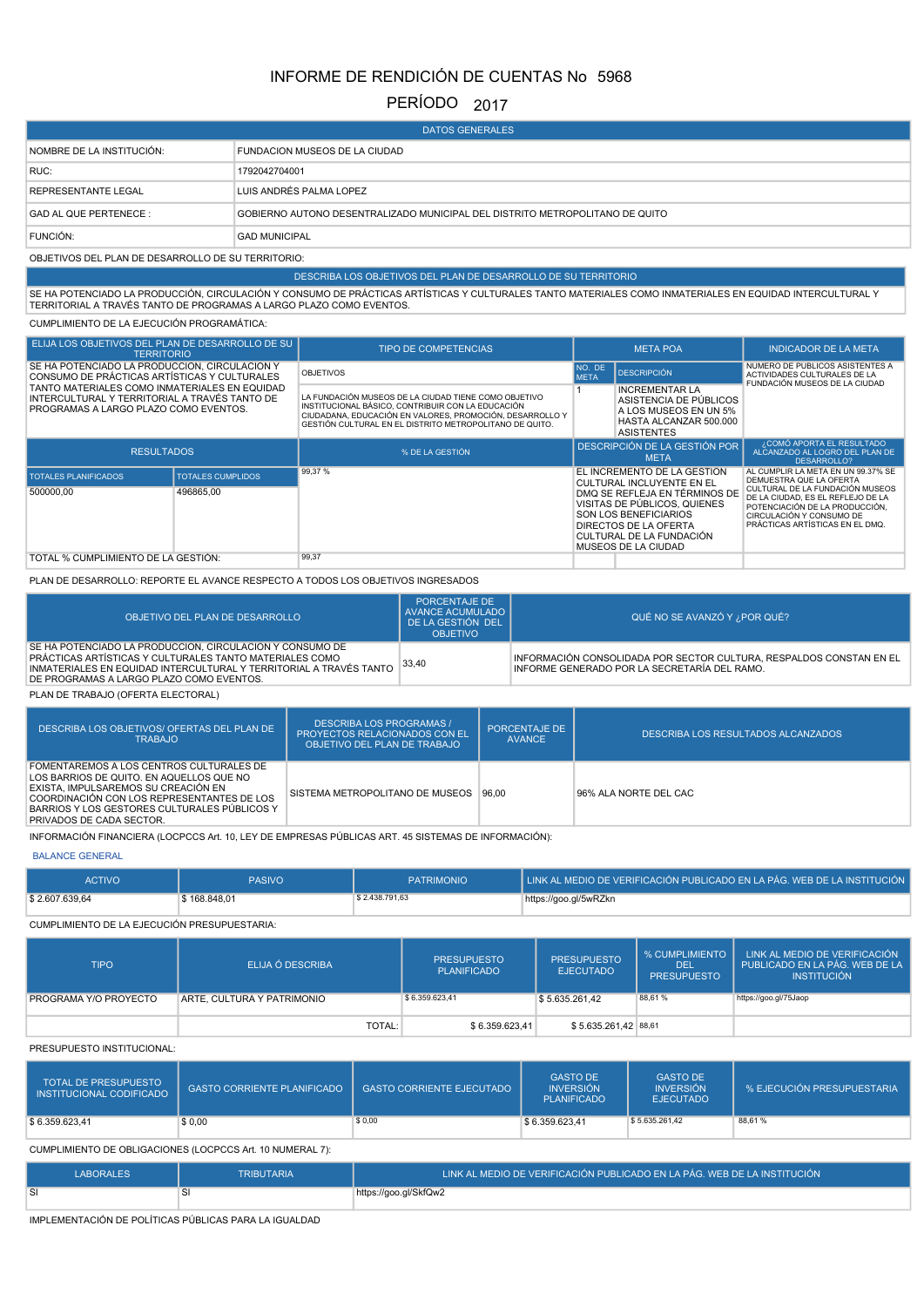| IMPLEMENTACIÓN DE POLÍTICAS PÚBLICAS PARA LA<br><b>IGUALDAD</b>    | PONGA SI O<br><b>NO</b> | DESCRIBA LA POLÍTICA IMPLEMENTADA                                                                                                                                                                                                                                                                              | <b>DETALLE PRINCIPALES</b><br><b>RESULTADOS OBTENIDOS</b>                                                                                                                                                                                                                                                                                                              | <b>EXPLIQUE COMÓ APORTA EL</b><br><b>RESULTADO AL CUMPLIMIENTO</b><br>DE LAS AGENDAS DE IGUALDAD                                                                         |
|--------------------------------------------------------------------|-------------------------|----------------------------------------------------------------------------------------------------------------------------------------------------------------------------------------------------------------------------------------------------------------------------------------------------------------|------------------------------------------------------------------------------------------------------------------------------------------------------------------------------------------------------------------------------------------------------------------------------------------------------------------------------------------------------------------------|--------------------------------------------------------------------------------------------------------------------------------------------------------------------------|
| IMPLEMENTACIÓN DE POLÍTICAS PÚBLICAS<br><b>INTERCULTURALES</b>     | SI                      | PROMOVER EL RESPETO Y<br>RECONOCIMIENTO DE LAS CULTURAS<br>E IDENTIDADES DIVERSAS, EN LAS<br>INSTITUCIONES PÚBLICAS DEL ESTADO<br>CENTRAL Y LOS GAD, PAR DISMINUIR<br><b>ESTEREOTIPOS NEGATIVOS SOBRE</b><br>LAS NACIONALIDADES Y PUEBLOS.                                                                     | <b>SE HAN GENERADO</b><br>PROGRAMAS EDUCATIVOS Y<br><b>CULTURALES RELACIONADOS</b><br>CON EL TEMA, COMO EJEMPLO<br>LA EXPOSICIÓN<br>DESMARCADOS, INDIGENISMOS, EN ESPACIOS PÚBLICOS Y<br>ARTE Y POLÍTICA.                                                                                                                                                              | SE HAN REALIZADO<br><b>INVESTIGACIONES SOBRE TEMAS</b><br>ACESTRALES, ASÍ COMO<br><b>DIÁLOGOS INTERCULTURALES</b><br>CON PROGRAMAS CULTURALES<br>PRIVADOS.               |
| IMPLEMENTACIÓN DE POLÍTICAS PÚBLICAS GENERACIONALES SI             |                         | ASEGURAR EL ACCESO DE LAS<br>PERSONAS CON DISCAPACIDAD AL<br>MEDIO FÍSICO, AL TRANSPORTE, A LA<br>COMUNICACIÓN, A LA INFORMACIÓN, A<br>LOS BIENES Y SERVICIOS BÁSICOS.                                                                                                                                         | LA FMC RECIBE VISITAS DE<br>PERSONAS CON DISCAPCIDAD<br><b>EN SUS ESPACIOS</b><br><b>CULTURALES, PARA QUIENES</b><br>SE HAN GESTIONADO LAS<br>ADAPTACIONES FÍSISCAS<br><b>REQUERIDAS.</b>                                                                                                                                                                              | SE HAN ELIMINADO BARRERAS<br>FÍSICAS QUE HAN IMPEDIDO EL<br>ACCESO Y USO DE ESPACIOS<br>PÚBLICOS.                                                                        |
| IMPLEMENTACIÓN DE POLÍTICAS PÚBLICAS DE<br><b>DISCAPACIDADES</b>   | SI                      | PROMOVER A LAS PERSONAS CON<br>DISCAPACIDAD EL ACCESO Y<br>DISFRUTE DEL TURISMO. DE LA<br>CULTURA, DEL ARTE, DEL DEPORTE Y<br>DE LA RECREACIÓN.                                                                                                                                                                | ASISTENCIA Y PARTICIPACIÓN<br><b>DE PERSONAS CON</b><br><b>DISCAPACIDAD A LAS</b><br><b>ACTIVIDADES CULTURALES</b><br><b>DESARROLLADAS POR LOS</b><br><b>ESPACIOS CULTURALES</b><br>ADMINISTRADOS POR LA FMC.                                                                                                                                                          | SE HA PROMOVIDO LA<br>PARTICIPACIÓN ACTIVA DE<br>PERSONAS CON DISCAPACIDAD<br>EN ACTIVIDADES CULTURALES.                                                                 |
| IMPLEMENTACIÓN DE POLÍTICAS PÚBLICAS DE GÉNERO                     | <b>SI</b>               | <b>FORTALECER LAS DIVERSAS</b><br><b>IDENTIDADES</b><br>NACIONALES Y AUSPICIAR UNA<br>CULTURA DE PAZ MEDIANTE LA<br>TRANSFORMACIÓN DE LA CULTURA. LA<br>COMUNICACIÓN Y ARTE, CON ÉNFASIS<br>EN LA ERRADICACIÓN DEL MACHISMO.<br>EL SEXISMO, LA MISOGINIA, EL<br>RACISMO. LA XENOFOBIA Y LA<br><b>HOMOFOBIA</b> | SE HAN GENERADO<br><b>EXPOSICIONES Y PROGRAMAS</b><br><b>EDUCATIVOS RELACIONADOS</b><br>AL TEMA COMO POR EL<br>EJEMPLO LA LECTURA CRÍTICA<br>ORIENTADA EN EL GÉNERO DE<br>LA MUESTRA PERMANENTE DEL<br>MUSEO DE LA CIUDAD Y<br>CENTRO DE ARTE<br>CONTEMPORÁNEO CON LA<br>EXPOSICIÓN ANUAL QUE SE<br>DESARROLLA EN CONJUNTO<br>CON LA SECRETARÍA DE<br><b>INCLUSIÓN</b> | SE HAN FOMENTADO<br><b>PRODUCCIONES ARTÍSTICAS.</b><br>CULTURALES Y SIMBÓLICAS QUE<br>PROMUEVEN LA IGUALDAD Y LA<br>NO DISCRIMINACIÓN PARA<br><b>TODAS LAS PERSONAS.</b> |
| IMPLEMENTACIÓN DE POLÍTICAS PÚBLICAS DE MOVILIDAD<br><b>HUMANA</b> | <b>NO</b>               |                                                                                                                                                                                                                                                                                                                |                                                                                                                                                                                                                                                                                                                                                                        |                                                                                                                                                                          |

## MECANISMOS DE PARTICIPACION CIUDADANA:

| ESPACIO-MECANISMOS DE PARTICIPACIÓN<br><b>CIUDADANA</b> | PONGA SLO<br><b>NO</b>   | <b>CUANTAS</b><br><b>VECES</b><br>CONVOCÓ AL<br><b>GAD</b> | QUÉ ACTORES<br><b>PARTICIPARON</b> | <b>DESCRIBA LOS LOGROS ALCANZADOS EN</b><br>EL AÑO    | LINK AL MEDIO DE VERIFICACIÓN<br>PUBLICADO EN LA PÁG. WEB DE LA<br><b>INSTITUCIÓN</b> |
|---------------------------------------------------------|--------------------------|------------------------------------------------------------|------------------------------------|-------------------------------------------------------|---------------------------------------------------------------------------------------|
| <b>INSTANCIA DE PARTICIPACIÓN</b>                       | SI                       | $\Omega$                                                   | <b>OTROS</b>                       | COMPETENCIA DE LAS ADMINISTRACIONES<br><b>ZONALES</b> | COMPETENCIA DE LAS ADMINISTRACIONES<br><b>ZONALES</b>                                 |
| AUDIENCIA PÚBLICA                                       | $\overline{\rm SI}$      | $\Omega$                                                   | <b>OTROS</b>                       | COMPETENCIA DE LAS ADMINISTRACIONES<br><b>ZONALES</b> | COMPETENCIA DE LAS ADMINISTRACIONES<br><b>ZONALES</b>                                 |
| CABILDO POPULAR                                         | $\overline{\mathsf{SI}}$ | $\Omega$                                                   | <b>OTROS</b>                       | COMPETENCIA DE LAS ADMINISTRACIONES<br>ZONALES        | COMPETENCIA DE LAS ADMINISTRACIONES<br><b>ZONALES</b>                                 |
| CONSEJO DE PLANIFICACIÓN LOCAL                          | $\overline{\mathsf{SI}}$ | $\Omega$                                                   | <b>OTROS</b>                       | COMPETENCIA DE LAS ADMINISTRACIONES<br>ZONALES        | COMPETENCIA DE LAS ADMINISTRACIONES<br><b>ZONALES</b>                                 |
| <b>SILLA VACIA</b>                                      | $\overline{\mathsf{SI}}$ | $\overline{0}$                                             | <b>OTROS</b>                       | COMPETENCIA DE LAS ADMINISTRACIONES<br>ZONALES        | COMPETENCIA DE LAS ADMINISTRACIONES<br><b>ZONALES</b>                                 |
| CONSEJOS CONSULTIVOS                                    | $\overline{\mathsf{SI}}$ | $\Omega$                                                   | <b>OTROS</b>                       | COMPETENCIA DE LAS ADMINISTRACIONES<br>ZONALES        | COMPETENCIA DE LAS ADMINISTRACIONES<br><b>ZONALES</b>                                 |
| <b>OTROS</b>                                            | SI                       | $\overline{0}$                                             | <b>OTROS</b>                       | COMPETENCIA DE LAS ADMINISTRACIONES<br><b>ZONALES</b> | COMPETENCIA DE LAS ADMINISTRACIONES<br><b>ZONALES</b>                                 |

## ASAMBLEA CIUDADANA:

| <b>MECANISMOS - ESPACIOS DE</b><br><b>PARTICIPACIÓN</b>                  | <b>EXISTE UNA</b><br><b>ASAMBLEA</b><br><b>CIUDADANA</b><br><b>EN SU</b><br><b>TERRITORIO</b> |                   | SOLO SI CONTESTÓ SI<br><b>INGRESE LOS DATOS DEL</b><br><b>REPRESENTANTE</b> | <b>PLANIFICO LA</b><br><b>GESTIÓN DEL</b><br><b>TERRITORIO</b><br><b>CON LA</b><br><b>PARTICIPACIÓN</b><br>DE LA<br><b>ASAMBLEA</b><br><b>CIUDADANA</b> | ¿EN QUÉ FASES DE LA<br><b>PLANIFICACIÓN</b><br><b>PARTICIPARON LAS</b><br><b>ASAMBLEAS</b><br>CIUDADANAS Y CÓMO? | QUÉ ACTORES<br><b>PARTICIPARON</b> | <b>DESCRIBA LOS LOGROS ALCANZADOS EN</b><br>EL AÑO    |
|--------------------------------------------------------------------------|-----------------------------------------------------------------------------------------------|-------------------|-----------------------------------------------------------------------------|---------------------------------------------------------------------------------------------------------------------------------------------------------|------------------------------------------------------------------------------------------------------------------|------------------------------------|-------------------------------------------------------|
| ASAMBLEA CIUDADANA LOCAL<br>(DEFINICIÓN EXTRAIDA DE LA<br>LOPC, ART, 65) | <b>SI</b>                                                                                     | Nombre:<br>Email: | COMPETENCIA DE SI<br>LAS<br><b>ADMINISTRACION</b><br><b>ES ZONALES</b>      |                                                                                                                                                         | <b>COMPETENCIA DE LAS</b><br>ADMINISTRACIONES ZONALES                                                            |                                    | <b>COMPETENCIA DE LAS</b><br>ADMINISTRACIONES ZONALES |
|                                                                          |                                                                                               | Teléfono:         |                                                                             |                                                                                                                                                         |                                                                                                                  | <b>OTROS</b>                       |                                                       |

## MECANISMOS DE CONTROL SOCIAL:

| MECANISMOS DE CONTROL SOCIAL GENERADOS POR LA<br><b>COMUNIDAD</b> | PONGA SIO<br><b>NO</b> | NÚMERO DE MECANISMOS<br><b>IMPLEMENTADOS EN EL AÑO</b> | LINK AL MEDIO DE VERIFICACIÓN PUBLICADO EN LA PÁG. WEB DE LA<br><b>INSTITUCIÓN</b> |
|-------------------------------------------------------------------|------------------------|--------------------------------------------------------|------------------------------------------------------------------------------------|
| <b>VEEDURIAS CIUDADANAS:</b>                                      | N <sub>O</sub>         | $\Omega$                                               |                                                                                    |
| OBSERVATORIOS CIUDADANOS:                                         | <b>NO</b>              | $\Omega$                                               |                                                                                    |
| <b>DEFENSORIAS COMUNITARIAS:</b>                                  | N <sub>O</sub>         | 0                                                      |                                                                                    |
| <b>COMITÉS DE USUARIOS DE SERVICIOS:</b>                          | N <sub>O</sub>         | $\Omega$                                               |                                                                                    |
| <b>OTROS</b>                                                      | N <sub>O</sub>         | $\mathbf 0$                                            |                                                                                    |

PROCESO DE RENDICIÓN DE CUENTAS:

FASE 1: Planificación y facilitación del proceso desde la asamblea ciudadana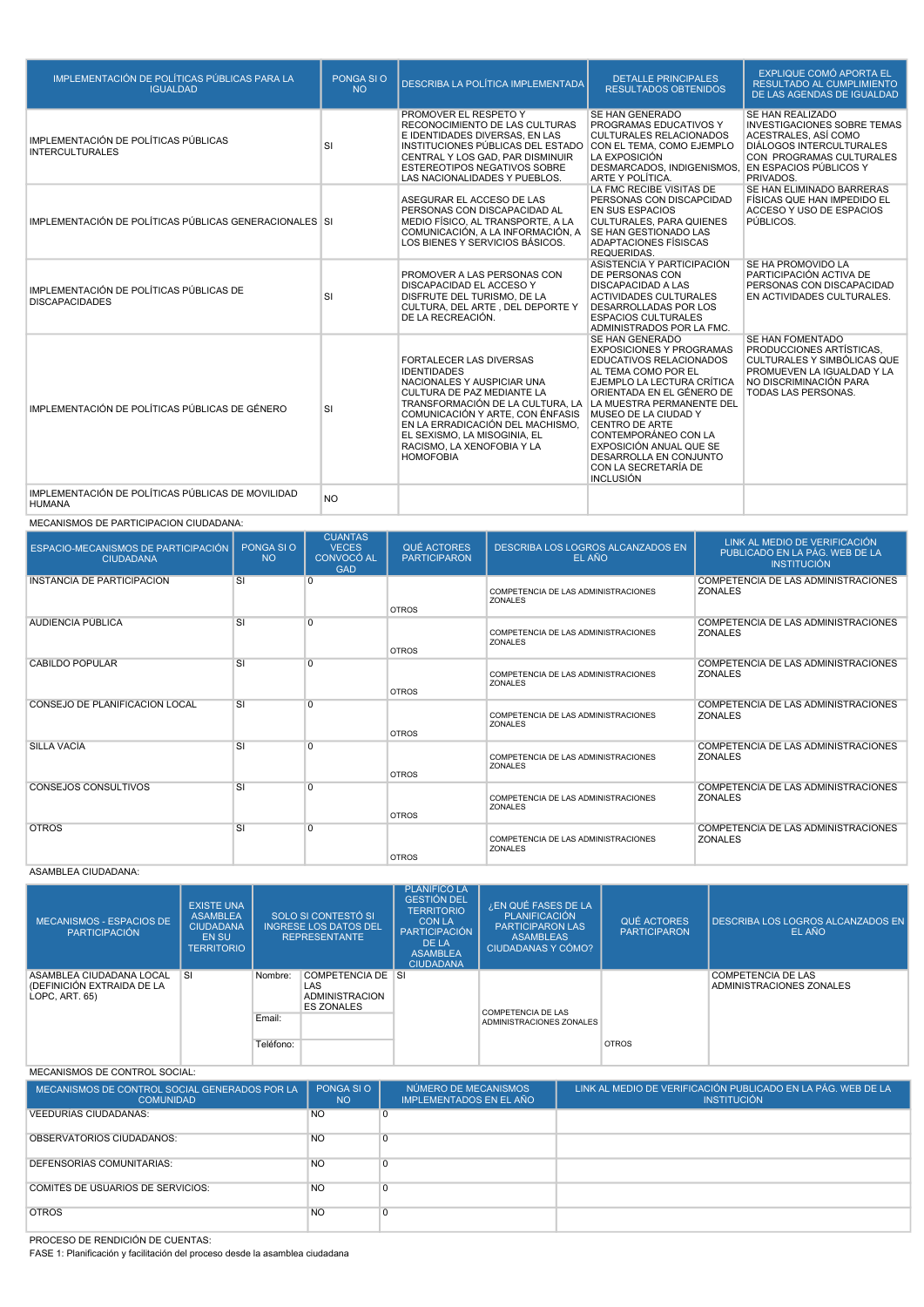| PROCESO DE RENDICIÓN DE CUENTAS                                                                                                                                                                                                                      | PONGA SI O NO | <b>DESCRIBA LA EJECUCIÓN</b><br>DE ESTE MOMENTO | LINK AL MEDIO DE VERIFICACIÓN | <b>OBSERVACIONES</b> |
|------------------------------------------------------------------------------------------------------------------------------------------------------------------------------------------------------------------------------------------------------|---------------|-------------------------------------------------|-------------------------------|----------------------|
| I. LA CIUDADANÍA / ASAMBLEA LOCAL<br>CIUDADANA PRESENTÓ LA LISTA DE<br>TEMAS SOBRE LOS QUE DESEA SER<br><b>INFORMADA</b>                                                                                                                             | <b>NO</b>     | <b>NINGUNA</b>                                  |                               |                      |
| 2. LA INSTANCIA DE PARTICIPACIÓN DEL<br>TERRITORIO / GAD CREÓ EL EQUIPO<br>TÉCNICO MIXTO Y PARITARIO<br>(CIUDADANOS Y<br>AUTORIDADES/TÉCNICOS DEL GAD) QUE<br>SE ENCARGARÁ DE ORGANIZAR Y<br><b>FACILITAR EL PROCESO</b>                             | <b>NO</b>     |                                                 |                               |                      |
| 3. EL EQUIPO TÉCNICO MIXTO Y<br>PARITARIO (CIUDADANOS Y<br>AUTORIDADES/TÉCNICOS DEL GAD)<br>CONFORMÓ DOS SUBCOMISIONES PARA<br>LA IMPLEMENTACIÓN DEL PROCESO:<br>UNA LIDERADA POR EL GAD Y UNA<br>LIDERADA POR LA CIUDADANÍA /<br>ASAMBLEA CIUDADANA | <b>NO</b>     |                                                 |                               |                      |

FASE 2: Evaluación de la gestión y redacción del informe de la institución

| PROCESO DE RENDICIÓN DE CUENTAS                                                                                                                                                                                                                                    | PONGA SI O NO | <b>DESCRIBA LA EJECUCIÓN</b><br>DE ESTE MOMENTO | LINK AL MEDIO DE VERIFICACIÓN                                                                                                                                               | <b>OBSERVACIONES</b> |
|--------------------------------------------------------------------------------------------------------------------------------------------------------------------------------------------------------------------------------------------------------------------|---------------|-------------------------------------------------|-----------------------------------------------------------------------------------------------------------------------------------------------------------------------------|----------------------|
| 1. LA COMISIÓN CONFORMADA POR EL<br>EQUIPO TÉCNICO MIXTO LIDERADA POR<br>EL GAD REALIZÓ LA EVALUACIÓN DE LA<br><b>GESTIÓN INSTITUCIONAL</b>                                                                                                                        | <b>NO</b>     |                                                 |                                                                                                                                                                             |                      |
| 2. LA COMISIÓN LIDERADA POR EL GAD<br>REDACTÓ EL INFORME PARA LA<br>CIUDADANÍA. EN EL CUAL RESPONDIÓ<br>LAS DEMANDAS DE LA CIUDADANÍA Y<br>MOSTRÓ AVANCES PARA DISMINUIR<br>BRECHAS DE DESIGUALDAD Y OTRAS<br>DIRIGIDAS A GRUPOS DE ATENCIÓN<br><b>PRIORITARIA</b> | <b>SI</b>     |                                                 | http://www.fundacionmuseosquito.gob.ec/index.php/trans<br>parencia/2017/category/677-informe-rendicion-cuentas-<br>2017?download=786:informe-rendicion-cuentas-2017-<br>arc |                      |
| 2. LA COMISIÓN LIDERADA POR EL GAD<br>LLENÓ EL FORMULARIO DE INFORME DE<br>RENDICIÓN DE CUENTAS ESTABLECIDO<br>POR EL CPCCS                                                                                                                                        | <b>NO</b>     |                                                 |                                                                                                                                                                             |                      |
| 3. TANTO EL INFORME DE RENDICIÓN DE SI<br><b>CUENTAS PARA EL CPCCS</b><br>(FORMULARIO), COMO EL INFORME DE<br>RENDICIÓN DE CUENTAS PARA LA<br>CIUDADANÍA FUERON APROBADOS POR<br>LA AUTORIDAD DEL GAD                                                              |               |                                                 | http://www.fundacionmuseosquito.gob.ec/index.php/trans<br>parencia/2017/category/677-informe-rendicion-cuentas-<br>2017?download=786:informe-rendicion-cuentas-2017-<br>arc |                      |
| 4. EL GAD ENVIO EL INFORME DE<br>RENDICIÓN DE CUENTAS INSTITUCIONAL<br>A LA INSTANCIA DE PARTICIPACIÓN Y A<br>LA ASAMBLEA CIUDADANA                                                                                                                                | <b>NO</b>     | $\overline{0}$                                  |                                                                                                                                                                             |                      |

FASE 3: Evaluación ciudadana del informe institucional.

| PROCESO DE RENDICIÓN DE CUENTAS                                                                                                                                                                                                        | PONGA SI O NO | <b>DESCRIBA LA EJECUCIÓN</b><br><b>DE ESTE MOMENTO</b> | LINK AL MEDIO DE VERIFICACIÓN                                                                                                                                           | <b>OBSERVACIONES</b> |
|----------------------------------------------------------------------------------------------------------------------------------------------------------------------------------------------------------------------------------------|---------------|--------------------------------------------------------|-------------------------------------------------------------------------------------------------------------------------------------------------------------------------|----------------------|
| 1. EL GAD DIFUNDIÓ EL INFORME DE<br>RENDICIÓN DE CUENTAS A TRAVÉS DE<br>QUÉ MEDIOS                                                                                                                                                     | SI            | PAG WEB<br><b>REDES SOCIALES</b>                       | http://www.fundacionmuseosquito.gob.ec/index.php/trans<br>parencia/2017/category/677-informe-rendicion-cuentas-<br>2017?download=786:informe-rendicion-cuentas-2017-arc |                      |
| 2. EL GAD INVITÓ A LA DELIBERACIÓN<br>PÚBLICA Y EVALUACIÓN CIUDADANA DEL<br>INFORME DE RENDICIÓN DE CUENTAS A<br>LOS ACTORES SOCIALES DEL MAPEO DE<br>ACTORES QUE ENTREGÓ LA ASAMBLEA<br><b>CIUDADANA</b>                              | SI            |                                                        |                                                                                                                                                                         |                      |
| 3. LA DELIBERACIÓN PUBLICA Y<br>EVALUACIÓN CIUDADANA DEL INFORME<br>INSTITUCIONAL SE REALIZÓ DE FORMA<br><b>PRESENCIAL</b>                                                                                                             | SI            |                                                        |                                                                                                                                                                         |                      |
| 4. LA ASAMBLEA CIUDADANA /<br>CIUDADANÍA CONTÓ CON UN TIEMPO DE<br>EXPOSICIÓN EN LA AGENDA DE LA<br>DELIBERACIÓN PÚBLICA Y EVALUACIÓN<br>CIUDADANA DEL INFORME DE RENDICIÓN<br>DE CUENTAS DEL GAD                                      | SI            | 0                                                      |                                                                                                                                                                         |                      |
| 5. UNA VEZ QUE LA ASAMBLEA<br>CIUDADANA / CIUDADANÍA PRESENTÓ<br>SUS OPINIONES, LA MÁXIMA AUTORIDAD<br>DEL GAD EXPUSO SU INFORME DE<br>RENDICIÓN DE CUENTAS                                                                            | SI            |                                                        |                                                                                                                                                                         |                      |
| 6. EN LA DELIBERACIÓN PUBLICA DE<br>RENDICIÓN DE CUENTAS. LA MÁXIMA<br>AUTORIDAD DEL GAD RESPONDIÓ LAS<br><b>DEMANDAS CIUDADANAS</b>                                                                                                   | SI            |                                                        |                                                                                                                                                                         |                      |
| 7. EN LA DELIBERACIÓN PÚBLICA DE<br>RENDICIÓN DE CUENTAS SE REALIZARON<br>MESAS DE TRABAJO O COMISIONES<br>PARA QUE LOS CIUDADANOS Y<br>CIUDADANAS DEBATAN Y ELABOREN LAS<br>RECOMENDACIONES PARA MEJORAR LA<br><b>GESTIÓN DEL GAD</b> | SI            |                                                        |                                                                                                                                                                         |                      |
| 8. LA COMISIÓN LIDERADA POR LA<br>CIUDADANÍA - RECOGIÓ LAS<br>SUGERENCIAS CIUDADANAS DE CADA<br>MESA QUE SE PRESENTARON EN<br><b>PLENARIA</b>                                                                                          | SI            |                                                        |                                                                                                                                                                         |                      |
| 9. LOS REPRESENTANTES CIUDADANOS / SI<br>ASAMBLEA CIUDADANA FIRMARON EL<br>ACTA EN LA QUE SE RECOGIÓ LAS<br>SUGERENCIAS CIUDADANAS QUE SE<br>PRESENTARON EN LA PLENARIA                                                                |               |                                                        |                                                                                                                                                                         |                      |

FASE 4: Incorporación de la opinión ciudadana, retroalimentación y seguimiento.